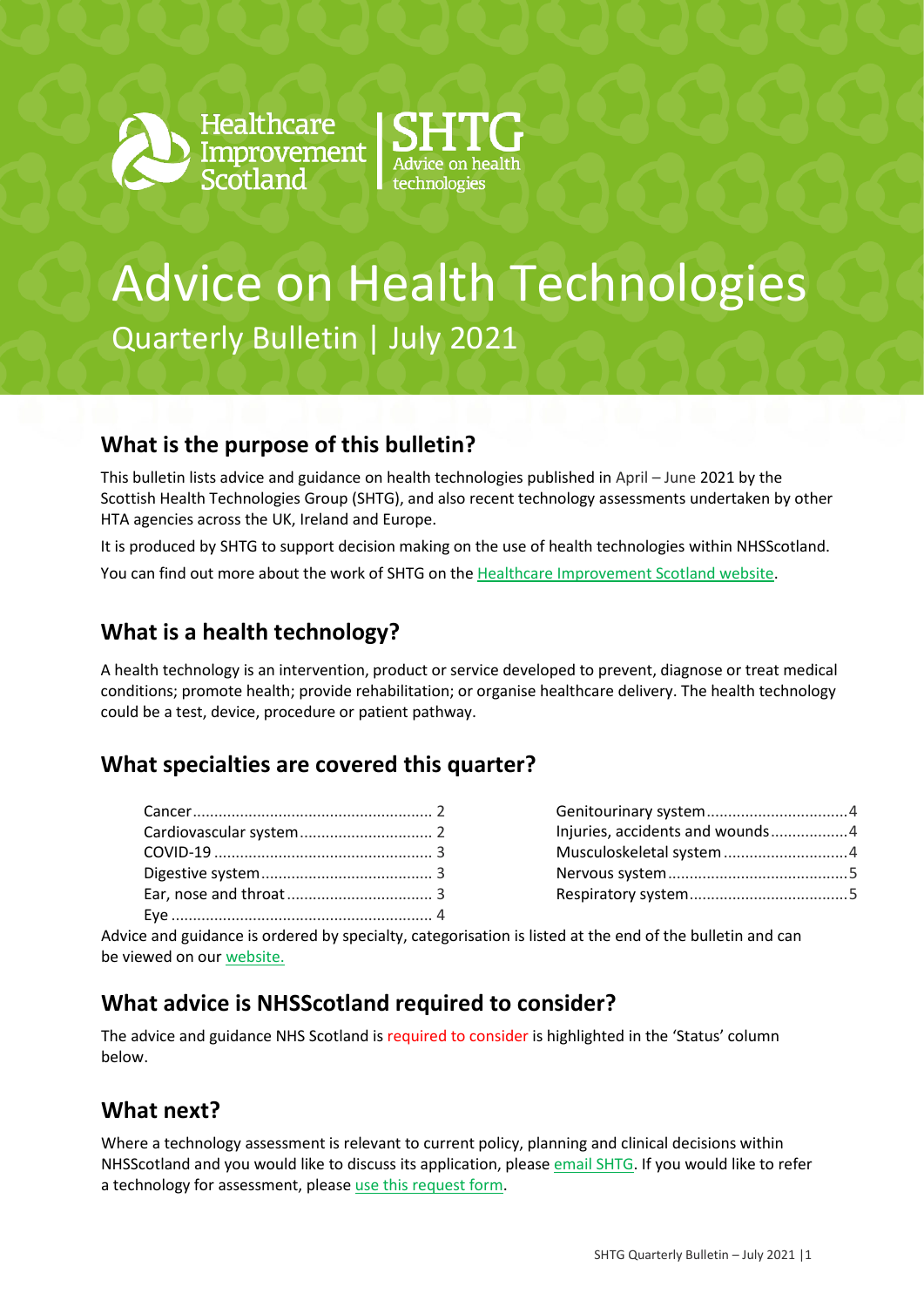| <b>Speciality</b>     | <b>Technology Assessment</b>                                                                                                                                      | Agency/<br><b>Product</b>                                            | <b>Date</b><br><b>Published</b> | <b>Status in</b><br><b>Scotland</b>        |
|-----------------------|-------------------------------------------------------------------------------------------------------------------------------------------------------------------|----------------------------------------------------------------------|---------------------------------|--------------------------------------------|
| Cancer                | IPG691: Melphalan chemosaturation<br>with percutaneous hepatic artery<br>perfusion and hepatic vein isolation<br>for primary or metastatic cancer in the<br>liver | <b>NICE</b><br>Interventional<br>procedures<br>guidance <sup>1</sup> | April 2021                      | <b>Scotland</b><br>required to<br>consider |
|                       | MIB263: Magtrace and Sentimag for<br>locating sentinel lymph nodes                                                                                                | <b>NICE Medtech</b><br>innovation<br>briefing <sup>2</sup>           | <b>June 2021</b>                | For information<br>only                    |
|                       | <b>OTCA25: Stereotactic Body Radiation</b><br>Therapy (SBRT) for lung, prostate and<br>hepatic cancer                                                             | <b>EUnetHTA</b> rapid<br>assessment <sup>3</sup>                     | <b>May 2021</b>                 | For information<br>only                    |
|                       | <b>TER215: Intraoperative radiotherapy</b><br>for the treatment of brain tumours or<br>brain metastases                                                           | <b>HTW Topic</b><br>Exploration<br>Report <sup>4</sup>               | May 2021                        | For information<br>only                    |
| Cardiovascular system | 04-21: Detection of paroxysmal atrial<br>fibrillation in patients with newly<br>diagnosed ischaemic stroke                                                        | <b>SHTG</b><br>Assessment <sup>5</sup>                               | May 2021                        | For information<br>only                    |
|                       | <b>EAR028: Handheld single lead</b><br>electrocardiogram devices to detect<br>atrial fibrillation in older adults and<br>those with intermittent episodes         | <b>HTW Evidence</b><br>Appraisal Report <sup>6</sup>                 | May 2021                        | For information<br>only                    |
|                       | <b>IPG694: Permanent His-bundle</b><br>pacemaker implantation for treating<br>heart failure                                                                       | <b>NICE</b><br>Interventional<br>procedures<br>guidance <sup>1</sup> | May 2021                        | <b>Scotland</b><br>required to<br>consider |
|                       | <b>IPG700: Percutaneous insertion of a</b><br>closure device to repair a paravalvular<br>leak around a replaced mitral or aortic<br>valve                         | <b>NICE</b><br>Interventional<br>procedures<br>guidance $1$          | June 2021                       | <b>Scotland</b><br>required to<br>consider |
|                       | MIB257: microINR for anticoagulation<br>therapy                                                                                                                   | NICE Medtech<br>innovation<br>briefing <sup>2</sup>                  | April 2021                      | For information<br>only                    |

 $\overline{a}$ 

<span id="page-1-0"></span><sup>1</sup> **National Institute for Health and Care Excellence (NICE) Interventional procedures guidance:** covers procedures used for diagnosis or treatment, considers if they are safe and work well enough for wider use in NHS England, Scotland or Wales. NHS Scotland are required to consider the advice if they are providing the procedure.

<span id="page-1-1"></span><sup>2</sup> **National Institute for Health and Care Excellence (NICE) Medtech innovation briefing:** offers support for NHS England when considering using new medical devices and other medical or diagnostic technologies.

<span id="page-1-2"></span><sup>3</sup> **European Network for Health Technology (EUnetHTA**) **Rapid assessment**: produced by an EU collaborative HTA programme of which SHTG and HTW are members.

<span id="page-1-3"></span><sup>4</sup> **Health Technology Wales (HTW) Topic Exploration Report**: designed to provide a high-level briefing on new topics submitted for consideration by HTW.

<span id="page-1-4"></span><sup>5</sup> **Scottish Health Technologies Group (SHTG) Assessment:** bespoke reviews of health technologies to inform policy and practice across NHS Scotland.

<span id="page-1-5"></span><sup>6</sup> **Health Technology Wales (HTW) Evidence Appraisal Report:** based on rapid systematic literature searches, with the aim of published evidence identifying the best clinical and economic evidence.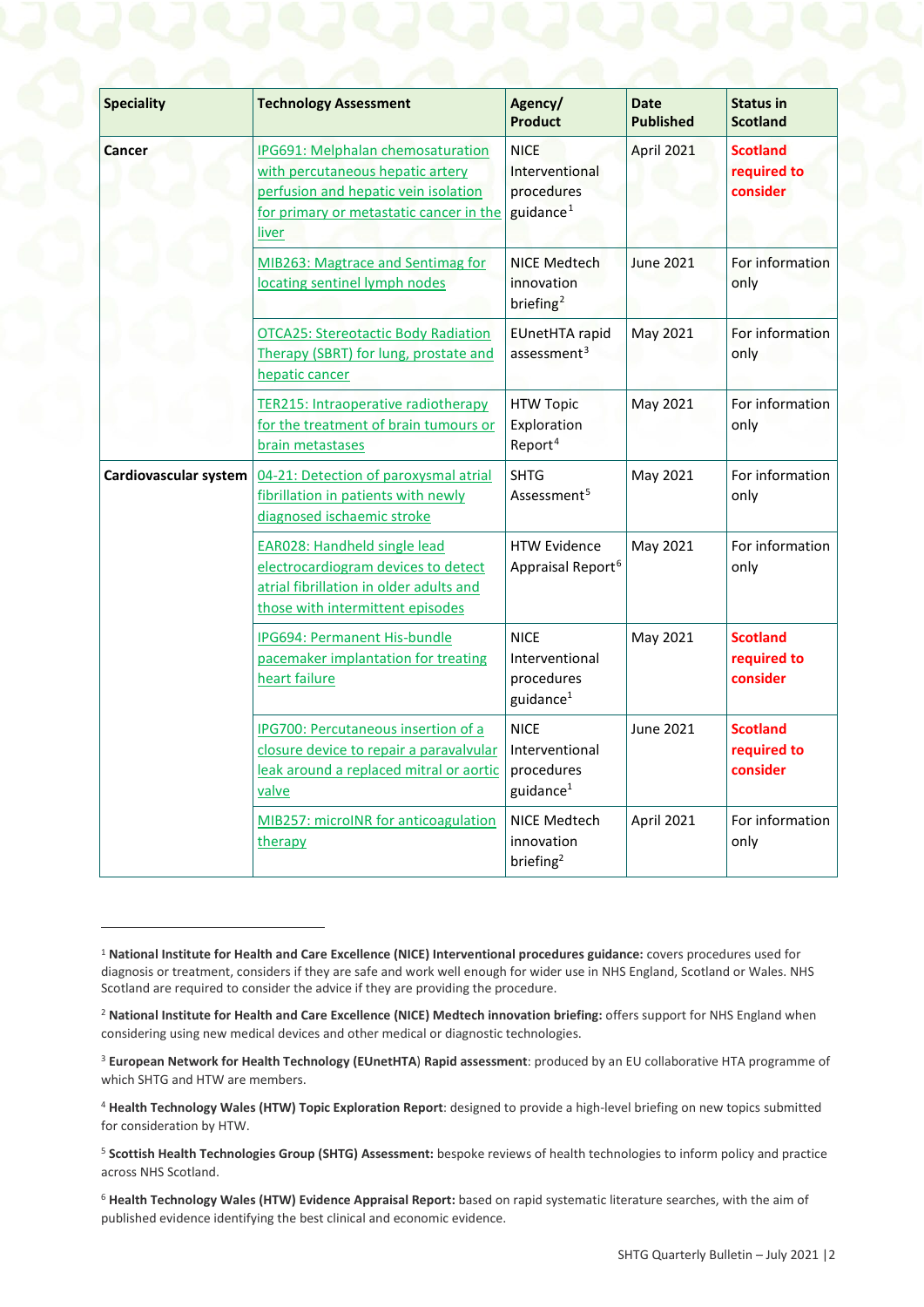| <b>Speciality</b>       | <b>Technology Assessment</b>                                                                                                                   | Agency/<br><b>Product</b>                                            | <b>Date</b><br><b>Published</b>                         | <b>Status in</b><br><b>Scotland</b>        |
|-------------------------|------------------------------------------------------------------------------------------------------------------------------------------------|----------------------------------------------------------------------|---------------------------------------------------------|--------------------------------------------|
|                         | MIB260: KODEX-EPD for cardiac<br>imaging during ablation of<br>arrhythmias                                                                     | <b>NICE Medtech</b><br><i>innovation</i><br>briefing <sup>2</sup>    | May 2021                                                | For information<br>only                    |
|                         | MTG32: HeartFlow FFRCT for<br>estimating fractional flow reserve<br>from coronary CT angiography                                               | <b>NICE Medical</b><br>technologies<br>guidance <sup>7</sup>         | May 2021<br>(update of<br>February<br>2017<br>guidance) | For information<br>only                    |
|                         | <b>TER216: Home blood pressure</b><br>monitoring for diagnosis of<br>hypertension                                                              | <b>HTW Topic</b><br>Exploration<br>Report <sup>4</sup>               | May 2021                                                | For information<br>only                    |
|                         | <b>TER222: Predictive monitoring for</b><br>hypotension in high risk patients<br>during surgery and in critical care                           | <b>HTW Topic</b><br>Exploration<br>Report <sup>4</sup>               | May 2021                                                | For information<br>only                    |
| COVID-19                | <b>TER281: Antimicrobial treatments for</b><br>medical masks or personal protective<br>equipment to reduce respiratory<br>disease transmission | <b>HTW Topic</b><br>Exploration<br>Report <sup>4</sup>               | May 2021                                                | For information<br>only                    |
|                         | MIB264: SYNE-COV for predicting<br>COVID-19 outcomes                                                                                           | NICE Medtech<br>innovation<br>briefing <sup>2</sup>                  | June 2021                                               | For information<br>only                    |
| <b>Digestive system</b> | GUI029: Point-of-care ultrasound to<br>diagnose gallstone disease                                                                              | HTW Guidance <sup>8</sup>                                            | May 2021                                                | For information<br>only                    |
|                         | <b>IPG698: Electrohydraulic lithotripsy</b><br>for difficult-to-treat bile duct stones                                                         | <b>NICF</b><br>Interventional<br>procedures<br>guidance <sup>1</sup> | May 2021                                                | <b>Scotland</b><br>required to<br>consider |
|                         | IPG699: Laser lithotripsy for difficult-<br>to-treat bile duct stones                                                                          | <b>NICE</b><br>Interventional<br>procedures<br>guidance <sup>1</sup> | June 2021                                               | <b>Scotland</b><br>required to<br>consider |
|                         | MIB259: Axonics sacral<br>neuromodulation system for faecal<br>incontinence                                                                    | NICE Medtech<br>innovation<br>briefing <sup>2</sup>                  | May 2021                                                | For information<br>only                    |
|                         | TER234: Normothermic machine<br>perfusion of donor livers prior to<br>transplantation                                                          | <b>HTW Topic</b><br>Exploration<br>Report <sup>4</sup>               | May 2021                                                | For information<br>only                    |
| Ear, nose and throat    | TER183: Pillow speakers to deliver<br>sound therapy for people with tinnitus                                                                   | <b>HTW Topic</b><br>Exploration<br>Report <sup>4</sup>               | May 2021                                                | For information<br>only                    |

<span id="page-2-0"></span> <sup>7</sup> **National Institute for Health and Care Excellence (NICE) Medical technologies guidance:** evaluates new, innovative medical devices and diagnostics for NHS England.

<span id="page-2-1"></span><sup>8</sup> **Health Technology Wales (HTW) Guidance:** summarises clinical- and cost-effectiveness evidence and implications for the health technology in Wales.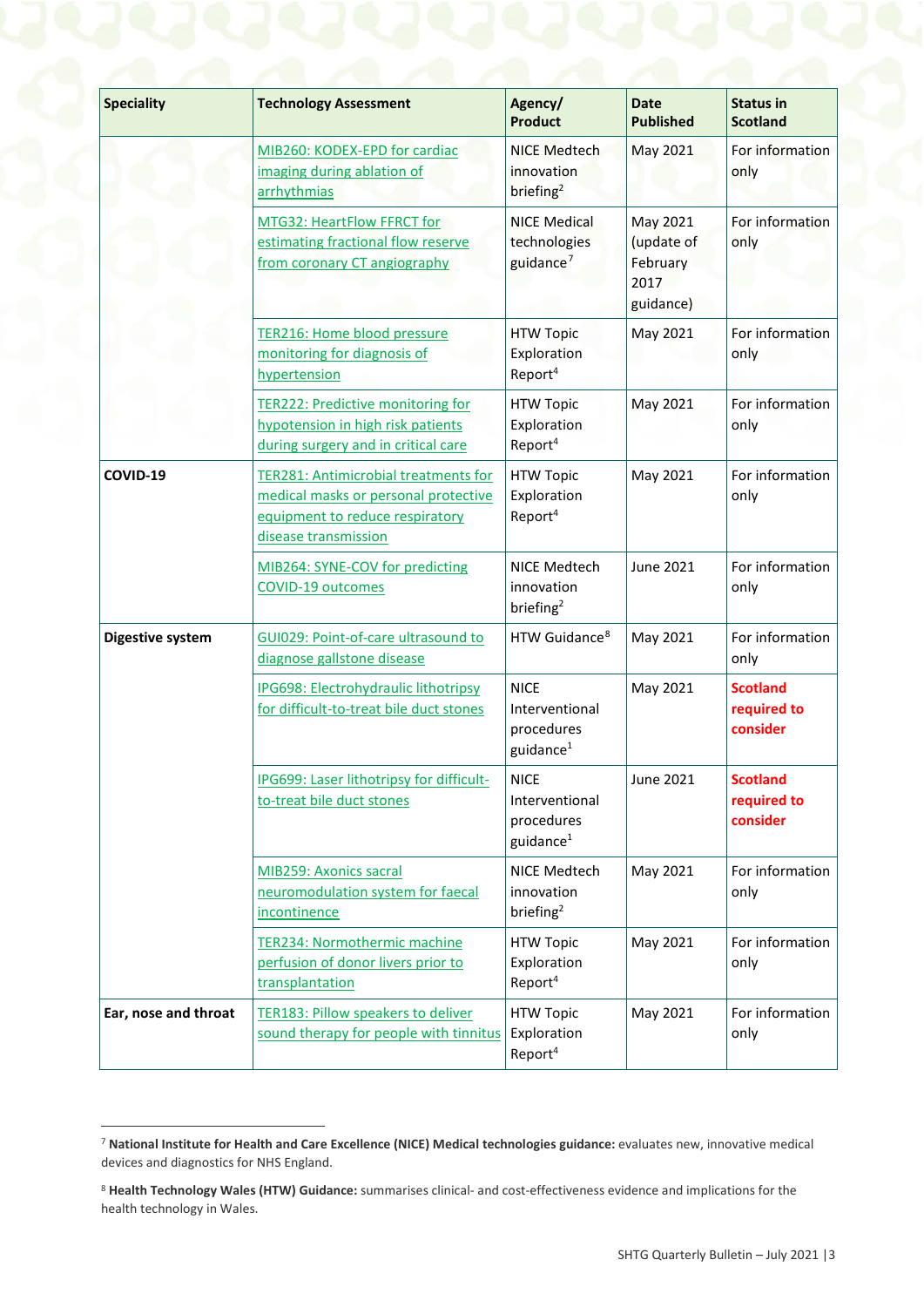| <b>Speciality</b>                 | <b>Technology Assessment</b>                                                                                                                 | Agency/<br><b>Product</b>                                            | <b>Date</b><br><b>Published</b>                         | <b>Status in</b><br><b>Scotland</b>        |
|-----------------------------------|----------------------------------------------------------------------------------------------------------------------------------------------|----------------------------------------------------------------------|---------------------------------------------------------|--------------------------------------------|
| Eye                               | GUI002-2: Corneal crosslinking to<br>treat adults and children with<br>keratoconus                                                           | HTW Guidance <sup>8</sup>                                            | May 2021<br>(update of<br>February<br>2018<br>guidance) | For information<br>only                    |
|                                   | <b>IPG692: Repetitive short-pulse</b><br>transscleral cyclophotocoagulation for<br>glaucoma                                                  | <b>NICE</b><br>Interventional<br>procedures<br>guidance <sup>1</sup> | April 2021                                              | <b>Scotland</b><br>required to<br>consider |
| <b>Genitourinary system</b>       | <b>IPG696: Transvaginal laser therapy for</b><br>stress urinary incontinence                                                                 | <b>NICE</b><br>Interventional<br>procedures<br>guidance <sup>1</sup> | May 2021                                                | <b>Scotland</b><br>required to<br>consider |
|                                   | IPG697: Transvaginal laser therapy for<br>urogenital atrophy                                                                                 | <b>NICE</b><br>Interventional<br>procedures<br>guidance <sup>1</sup> | May 2021                                                | <b>Scotland</b><br>required to<br>consider |
|                                   | MIB256: RenalSense Clarity RMS for<br>acute kidney injury                                                                                    | NICE Medtech<br>innovation<br>briefing <sup>2</sup>                  | April 2021                                              | For information<br>only                    |
|                                   | MTG58: UroLift for treating lower<br>urinary tract symptoms of benign<br>prostatic hyperplasia                                               | <b>NICE Medical</b><br>technologies<br>guidance <sup>7</sup>         | May 2021                                                | For information<br>only                    |
|                                   | <b>OTCA27: Comparative Effectiveness of</b><br>surgical techniques and devices for<br>the treatment of benign prostatic<br>hyperplasia (BPH) | EUnetHTA multi-<br>technology rapid<br>assessment                    | April 2021                                              | For information<br>only                    |
|                                   | TER219: Chlorhexidine-based meatal<br>cleansing (Hexicath) prior to urinary<br>catheter insertion                                            | <b>HTW Topic</b><br>Exploration<br>Report <sup>4</sup>               | May 2021                                                | For information<br>only                    |
| Injuries, accidents and<br>wounds | MIB261: WoundExpress to manage<br>lower leg wounds                                                                                           | NICE Medtech<br>innovation<br>briefing <sup>2</sup>                  | June 2021                                               | For information<br>only                    |
|                                   | MTG20: Parafricta Bootees and<br>Undergarments to reduce skin<br>breakdown in people with or at risk of<br>pressure ulcers                   | <b>NICE Medical</b><br>technologies<br>guidance <sup>7</sup>         | May 2021<br>(update of<br>November<br>2014<br>guidance) | For information<br>only                    |
|                                   | <b>MTG59: Plus Sutures for preventing</b><br>surgical site infection                                                                         | <b>NICE Medical</b><br>technologies<br>guidance <sup>7</sup>         | June 2021                                               | For information<br>only                    |
| Musculoskeletal<br>system         | <b>EAR022: Extracorporeal shockwave</b><br>therapy for the treatment of<br>musculoskeletal conditions                                        | <b>HTW Evidence</b><br>Appraisal Report <sup>6</sup>                 | May 2021                                                | For information<br>only                    |